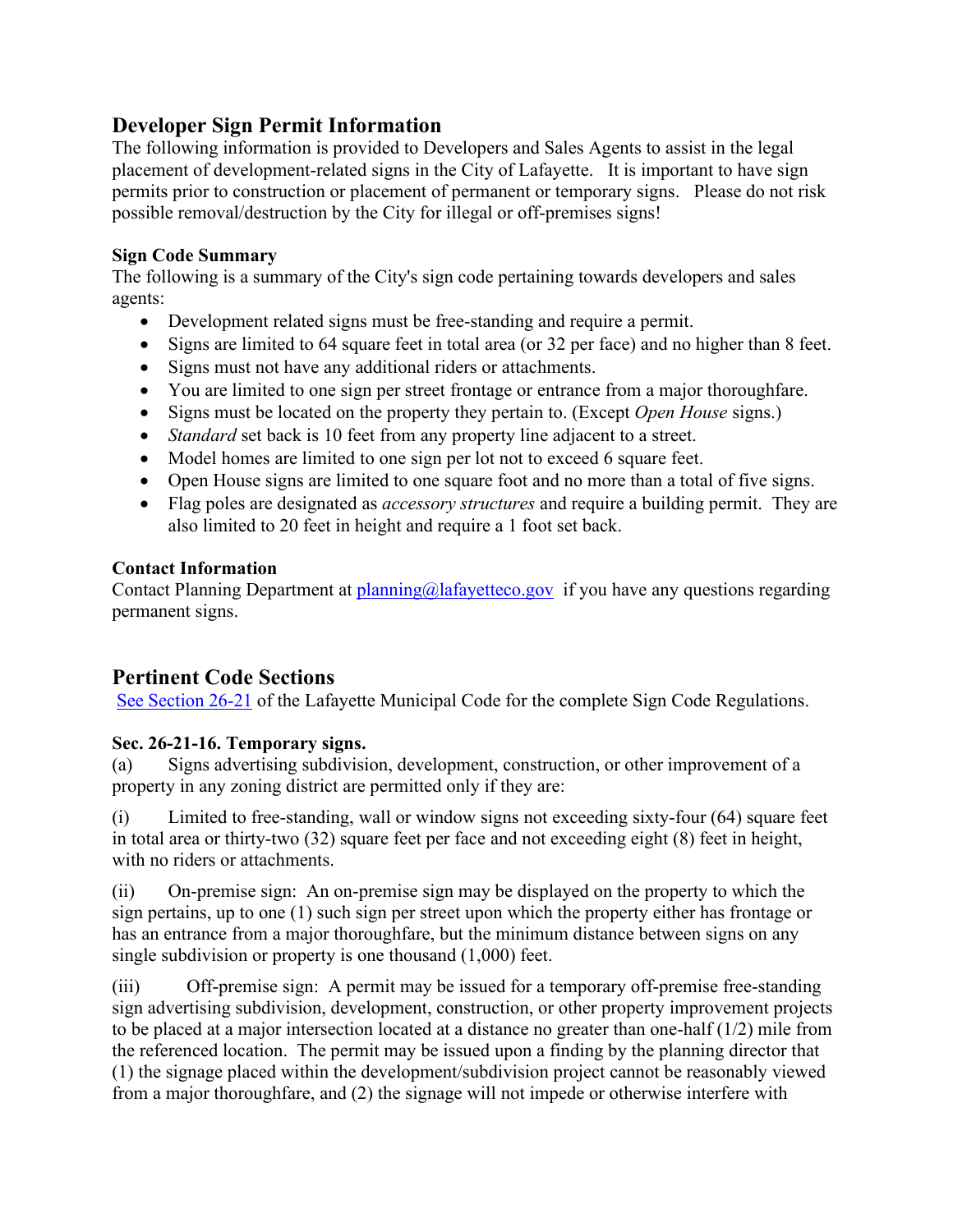vehicular or pedestrian traffic. The permit for a temporary off-premises sign shall state the approved duration thereof, and shall not exceed one (1) year, subject to renewal by the City. The sign shall be limited to the promotion of residential and commercial subdivision developments that have received final plan approval within 24 months of the permit application and shall not be deemed appropriate for individual commercial businesses. No more than two (2) temporary offpremises signs shall be allowed per development, only one (1) of which may be permitted at any intersection. A maximum of two (2) temporary off-premise signs may be permitted at the same intersection corner. No permit shall be issued for a temporary off-premises sign within the City without the applicant providing the City with proof of permission from the property owner where such temporary off-premises sign is proposed to be located. Off-premise signs shall be setback from the street right-of-way a minimum of twenty-five (25) feet.

(iv) In the case of a subdivision, displayed on or after the date of official filing of the subdivision plat and removed within two (2) years from the date of issuance of the first building permit in the project or within thirty (30) days from the time that seventy-five (75) percent of the lots or dwellings in the subdivision or filing thereof have been sold, whichever period is shorter, or removed pursuant to time extensions granted by the city council.

(v) In the case of construction other than a subdivision, displayed only for the duration of construction until issuance of a certification of occupancy.

(vi) In residential developments consisting of five (5) dwelling units or less, no more than six (6) square feet per face for each dwelling unit being constructed.

(vii) In the case of a model home sign identifying each different model, limited to an area not exceeding six (6) square feet and no more than one (1) such sign on each lot upon which a model home is located and removed at the time the unit ceases to be a model home.

(viii) In the case of an open house sign, which is displayed for the purpose of advising the public that a particular residential home may be viewed for the purpose of sale, the following shall apply: the total sign area of a real estate open house sign shall not exceed one (1) square foot per face and no more than five (5) off-premises open house signs may be placed in conjunction with an open house. Such signs shall be placed for a period not to exceed two (2) eight-hour periods in any two-week period. This subsection is not applicable and shall not apply to a subdivision being developed, model homes within a new subdivision, or to more than one (1) residential home under the same ownership.

## **Sec. 26-21-3. Permits and application**.

(a) Except as provided in section 26-21-8, no person shall display, erect, relocate or alter any sign without first applying to the planning director or his designee and obtaining a permit under this chapter.

(b) The owner of multi-tenant property or an agent of the owner shall apply for all sign permits for the property or shall develop a plan for apportioning permitted sign area among tenants and file such plan with the planning director, in which case each tenant may apply for a sign permit in conformity with the plan.

(c) No permit is required for maintenance, as defined in this chapter, but replacing or repairing a sign or sign structure that has been damaged to an extent exceeding fifty (50) percent of its replacement cost, as determined by the planning director, is maintenance only when the sign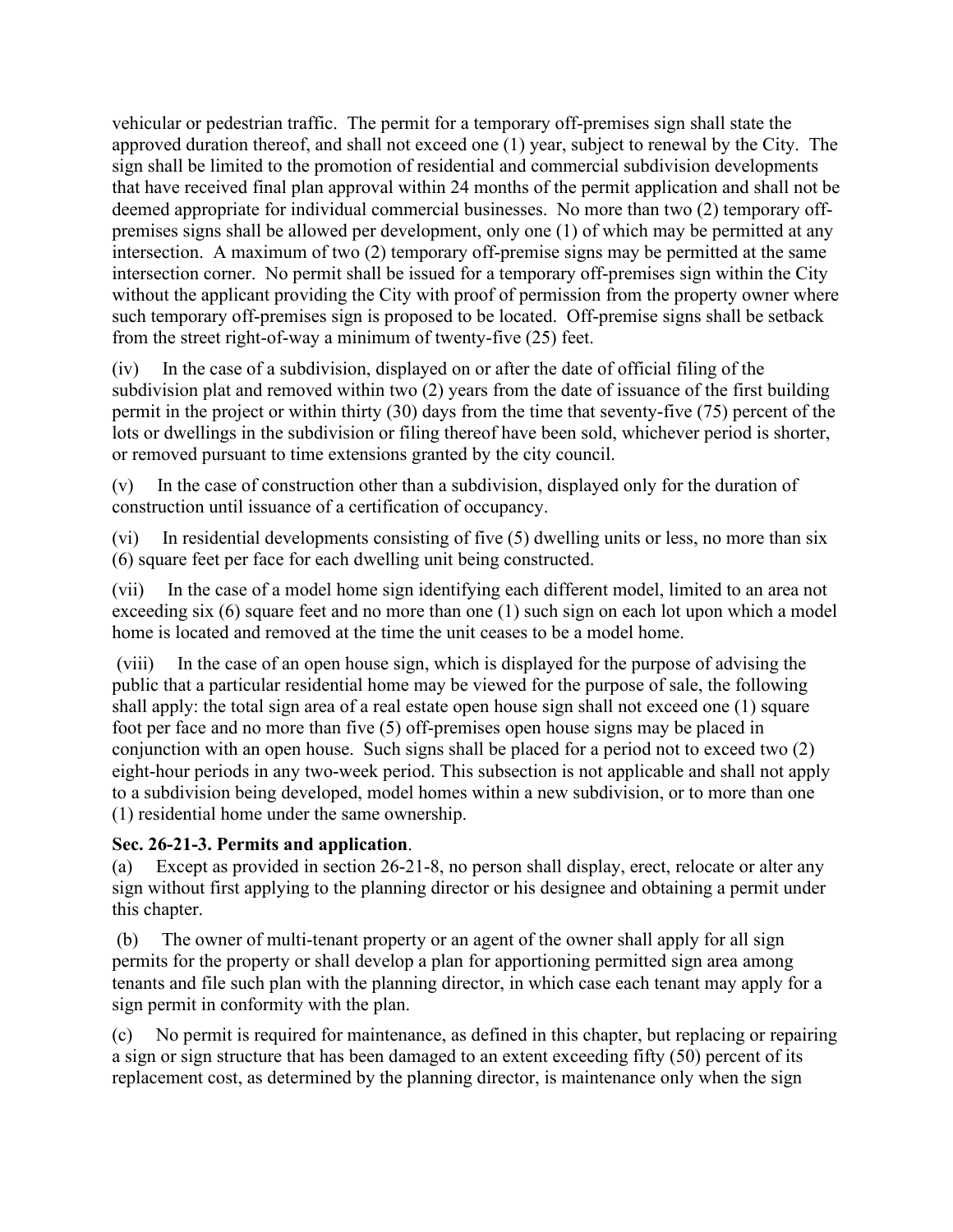conforms to all the applicable provisions of this chapter and only when the damage resulted from an act of God or violent accident.

(d) No person issued a sign permit under this chapter, shall change, modify, alter, or otherwise deviate from the terms or conditions of the permit without first requesting and obtaining approval to do so from the planning director.

(e) The owner or tenant of the property on which the sign is to be located or an authorized agent thereof or a sign contractor shall apply for a sign permit in writing on forms furnished by the planning director, shall sign the application and shall pay the fee prescribed in section 26-21- 7.

(f) Within five (5) working days of the date of the application, the planning director shall either approve or deny the application or refer it back to the applicant for further information.

## **Sec. 26-21-5. Identification and marking of signs.**

Each sign erected or remodeled shall bear thereon a clearly legible identification plate not exceeding fifteen (15) square inches in area that states the name of the person responsible for its construction and erection, with installation date and permit number thereon. All electrical signs shall be marked with input amperes at full load input.

### **Sec. 26-21-7. Sign permit fees.**

(a) An applicant for a sign permit shall be assessed fees in accordance with the permit fee provisions of that version of the uniform building code that is currently adopted by the city.

(b) An applicant for an appeal or variance to the zoning board of adjustment shall pay a fee as set by city council resolution.

## **Sec. 26-21-11. Required setbacks for free-standing signs.**

Free-standing signs in any zoning district shall be set back the following distances, and no point on any such sign may extend beyond the required setback line:

(a) Sign up to and including seven (7) feet in height shall be set back ten (10) feet from any property line adjacent to a street except when buildings on adjoining lots have front setbacks of less than ten (10) feet in which event the setback of the adjoining buildings shall be the minimum sign setback; provided, however, that if the property is located on Public Road north of Spaulding Street and south of Baseline Road or on Simpson Street west of Michigan Avenue and east of Public Road, a zero-foot setback for all signs of seven (7) feet in height or less and a tenfoot setback for signs over seven (7) feet high to twenty-five (25) feet high or one and twentyfive one hundredths (1.25) times the height of the building, whichever is less, shall be allowed.

(b) The minimum setback distances for signs over seven (7) feet in height is twenty-five (25) feet from any property line adjacent to a street.

(c) No signs in business and industrial districts may be located less than twenty-five (25) feet from any property line adjacent residential zoning district line.

(d) In planned unit developments, the city council may vary the setback requirements of this section.